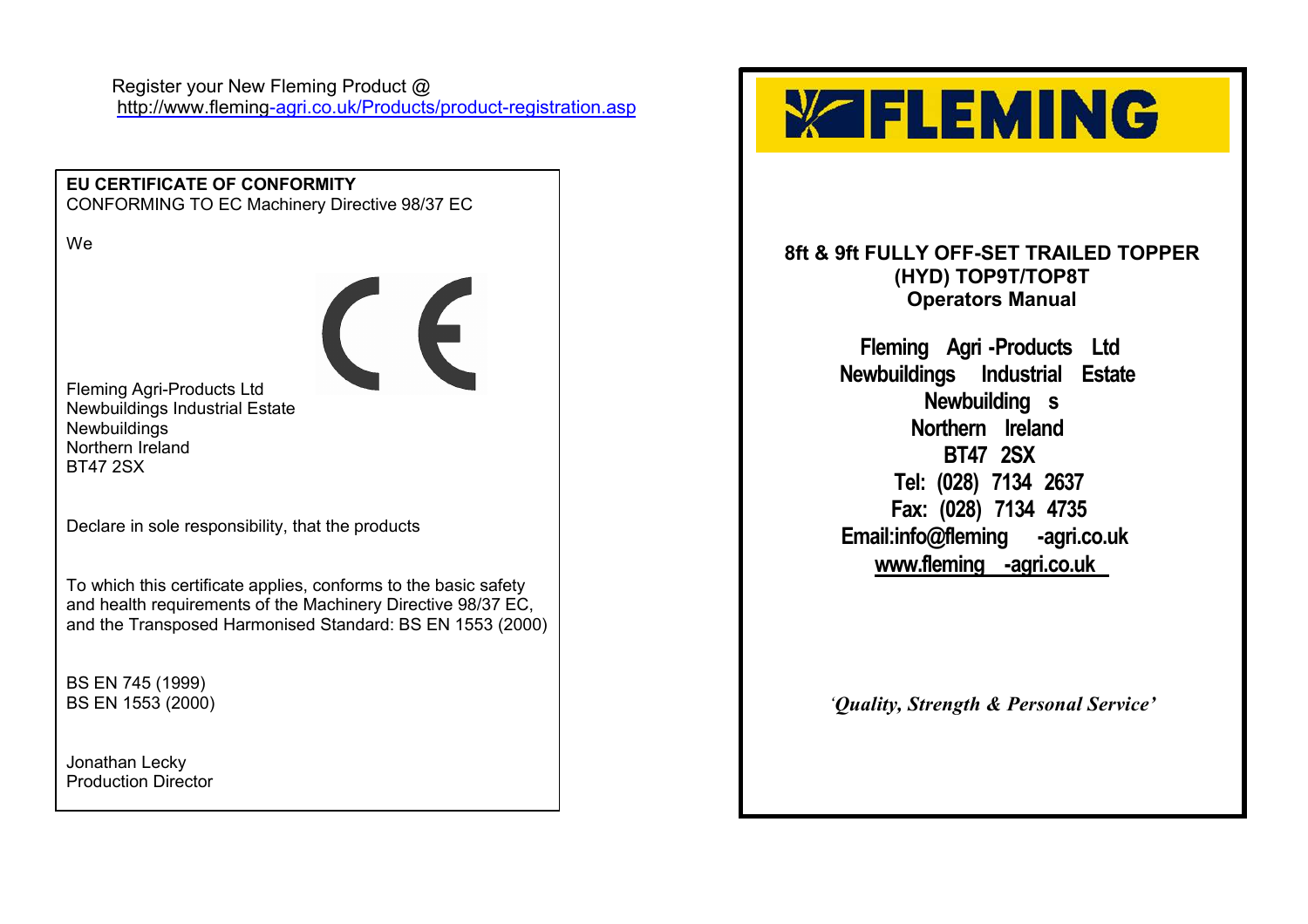### **FLEMING FULLY OFF SET TRAILED TOPPER INTRODUCTION**

Fleming Agri-Products Ltd is a family firm established in 1860.

The company is highly regarded as one of the leading manufacturers in the field of agricultural equipment in Ireland. Our portfolio can be found on the website at [www.fleming-agri.co.uk.](www.fleming-agri.co.uk)

This manual is designed to be user friendly and assist you in getting the best results from your machine while always keeping safety on your mind.

The Fleming Super Float Trailed Topper is the latest addition to the quality range of farm machinery manufactured at Fleming Agri-Products. This Topper is fully off-set when in topping position, allowing a clean cut of uneven pasture. The topper can be driven by relatively low powered tractors. The heavy duty Rotors with swinging blade system allows the topper to withstand the excessive pressure of wet conditions. The cutting height is adjusted by setting up the position of the skids on either side of the topper. The skids unique floating mechanism will also prevent the topper from grounding when working on uneven ground conditions.

The Fleming Trailed Topper is multi purpose, while designed for agricultural use it may also be used for topping playing fields or other local authority areas. It will also successfully top in wet conditions and heavy pasture including rushes etc. This topper is suitable to top set-aside.

## **GENERAL OPERATING INSTRUCTIONS**

Before operating topper read safety instructions. Ensure all operators are familiar with the points made:

- Fit tractor lift arm linkage to topper in normal way
- **N.B Always lock the lift** in the lowered position before connecting the wide angle PTO Shaft and at all times during operations
- Check oil level in gear box before use
- Fit PTO Shaft to ensure correct length when in Transport position
- Adjust Topping height by removing 4 bolts on each skid and set to height required. Topper must be in topping position before height is adjusted. Set cutting height with topper standing on even ground.
- Adjust spring tension to correspond with topping height. Correct tension should exert slight upward pressure on cutting deck in working positions.
- Begin to operate at low PRM and gradually increase to 500 RPM
- Ensure that hydraulic hose is long enough to facilitate turning
- With the PTO shaft and all safety guards in place, it is safe to start topping
- **DO NOT ENGAGE PTO WHILE IN TRANSPORT POSITION**
- **ENSURE TOPPER AREA HAS NO BY-STANDERS-LIFE CAN BE ENDANGERED BY FLYING MATERIAL THROWN FROM TOPPER**

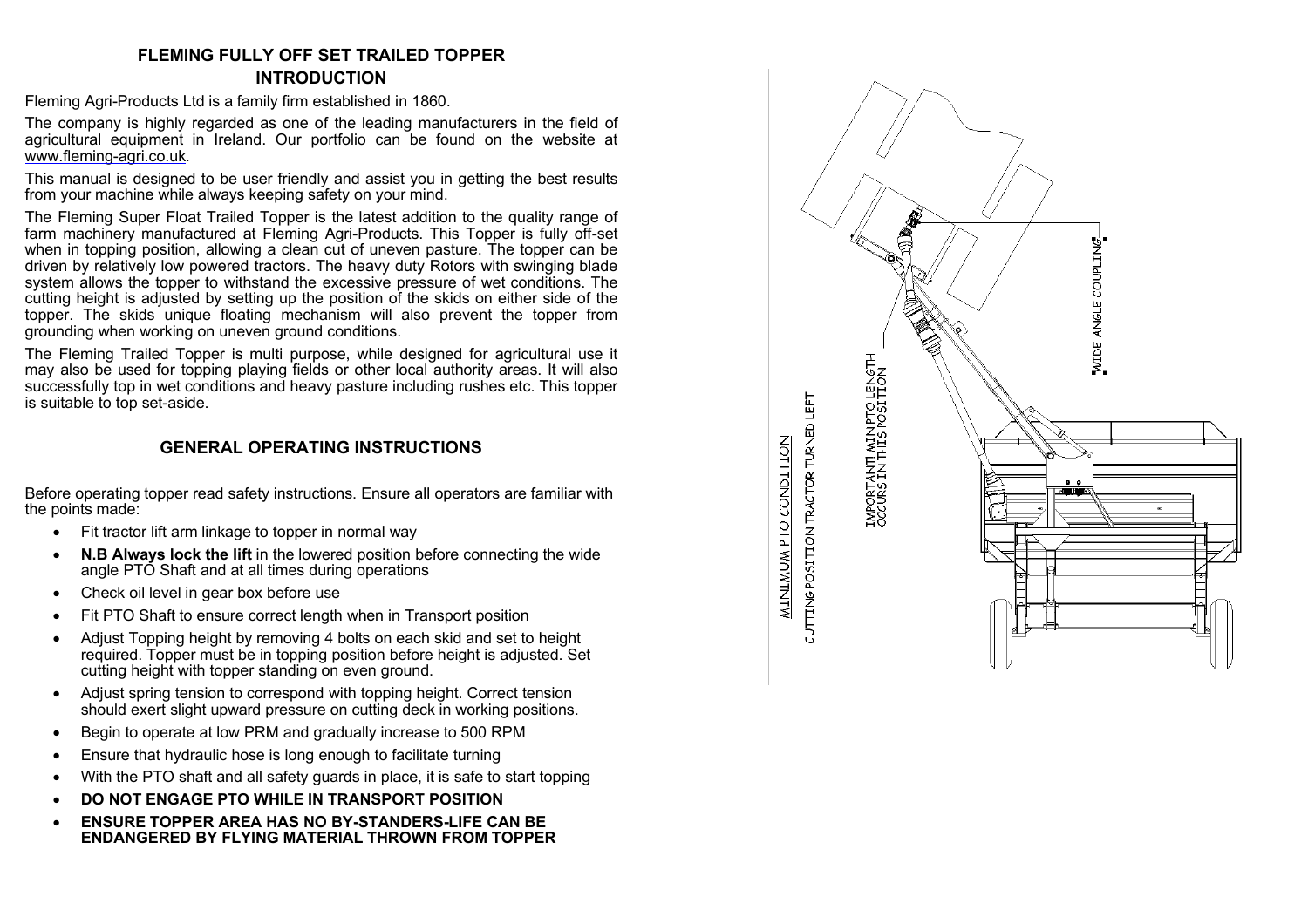# **AUTHORISED OPERATORS**

**MINIMUM PTO CONDITION** 

Youths under the age of 16 must not operate this implement. The owner of the machine must provide the operator with the operating instructions and make sure they have read and understood them. Only then may the topper be put into operation.

The owner must ensure that only authorised persons operate/work on this machine. They are responsible for any third persons or animals within the working area of the topper.

**A SAFE DISTANCE OF AT LEAST 30M MUST BE OBSERVED BY ANYONE WITHIN THE VICINITY OF THE TOPPER.**



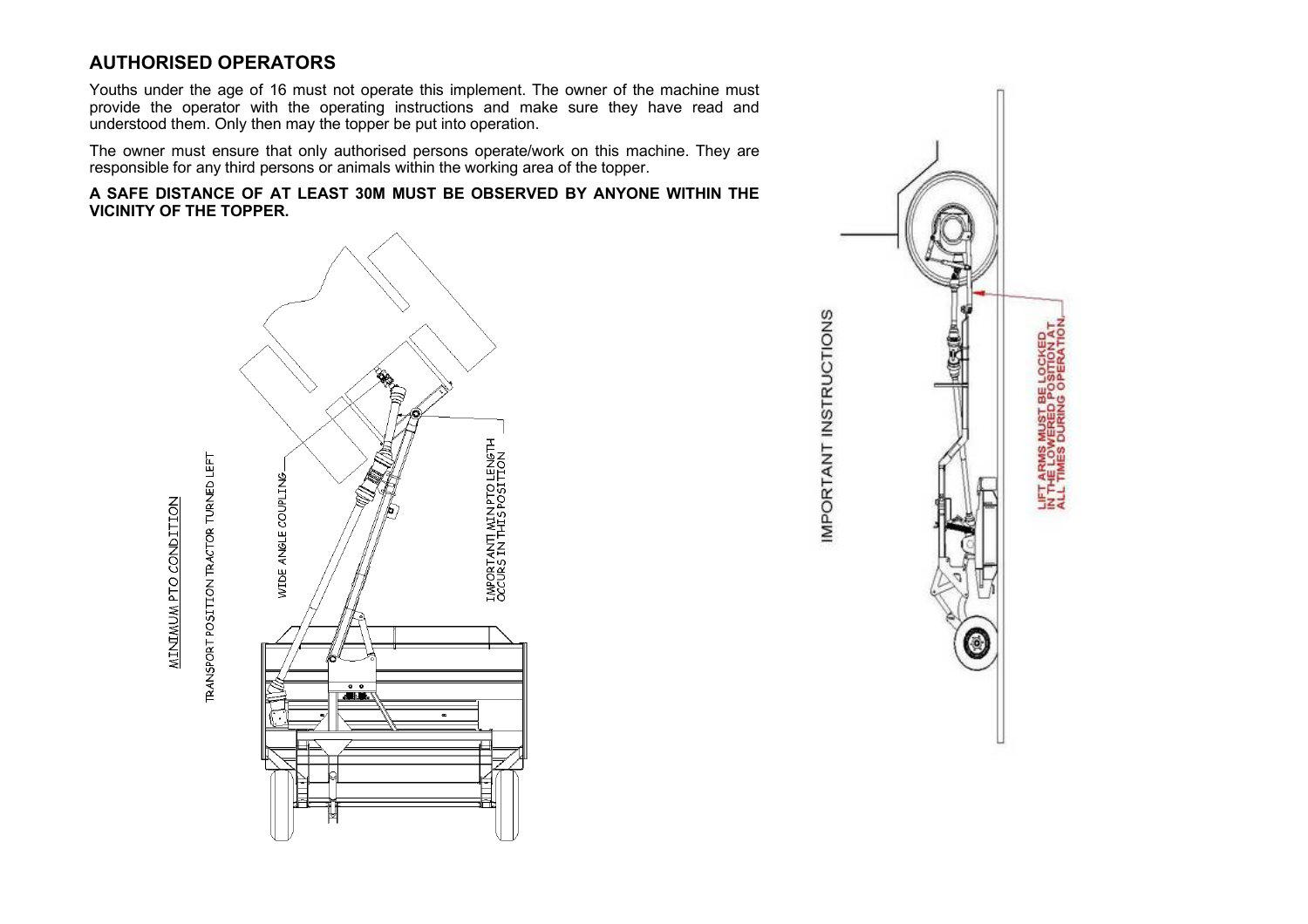#### REGULAR MAINTENANCE

#### Before carrying out repairs or maintenance to the topper please read the safety instructions **NB ENSURE THAT THE MAIN PTO SHAFT TO THE TRACTOR IS DISENGAGED BEFORE WORKING UNDER THE TOPPER. REMEMBER THAT THE BLADES WILL CONTINUE TO ROTATE FOR SOME TIME EVEN AFTER THE TRACTOR PTO SHAFT IS SHUT OFF**

- Check oil level in gearbox before operating and at regular intervals
- Use SAE 90 Gear Oil
- Grease PTO shaft tubes, universal joints, and all other greasing points daily
- Remember that body paint-work may be damaged as a result of high powered washers when cleaning topper
- Consult your dealer before fitting non-standard parts when carrying out minor repairs
- Ensure blades are kept sharp(straighten if necessary)
- Check holding bolts on gearboxes after every 20 hours of topping and tighten if necessary
- ALWAYS ensure all warning stickers are kept clean and in good condition

#### SAFETY INSTRUCTIONS

1**. NEVER** operate the topper with anyone standing at close range to the tractor or topper. This will prevent people getting injured by material being thrown from the topper.

2. **NEVER** allow riders on the machine or on the drawbar of the Topper. It is extremely dangerous. Passengers should only be carried within an enclosed safety cab where he/she can be carried in a safe position.

3. Tractor drivers or helpers should avoid wearing loose flapping clothes when working close to PTO driven machinery. Keep long hair tied back.

4. **ALWAYS** ensure all safety guards are fitted and firmly in position at all times. **WARNING:** 

**ALWAYS** check the guards or covers are replaced after carrying out maintenance or adjustments. 5. Disengage the PTO before dismounting from the Tractor cab.

6. Ensure main PTO shaft to tractor is disengaged before working under Topper. Blades continue to rotate for some time after the tractor PTO is shut off. Before attempting to clear blockages or open covers (to adjust or maintain topper) make sure the rotors have come to a complete stand still. 7. Ensure PTO shaft is correct length to suit tractor.

8. **ALWAYS** ensure PTO Tubes and universal joints have sufficient grease.

9. **NEVER** adjust the Topper skids without having the topper in a safe and stable position.

10. **NEVER** use any other bolts other than shear bolts on the knuckle joint. Always ensure the rating

is 6.8. If heavier rated shear bolts are used it may cause undue stress to the Topper.

11**. NEVER** distract people who are using machines.

12. Take care when operating machinery on sloping ground.

13. Take extra care when carrying out maintenance and adjustments as this is when most farm accidents occur.

14. **ALWAYS** use the recommended spare parts.

15. **NEVER** attempt to move this implement manually



SKID HEIGHT ADJUSTMENT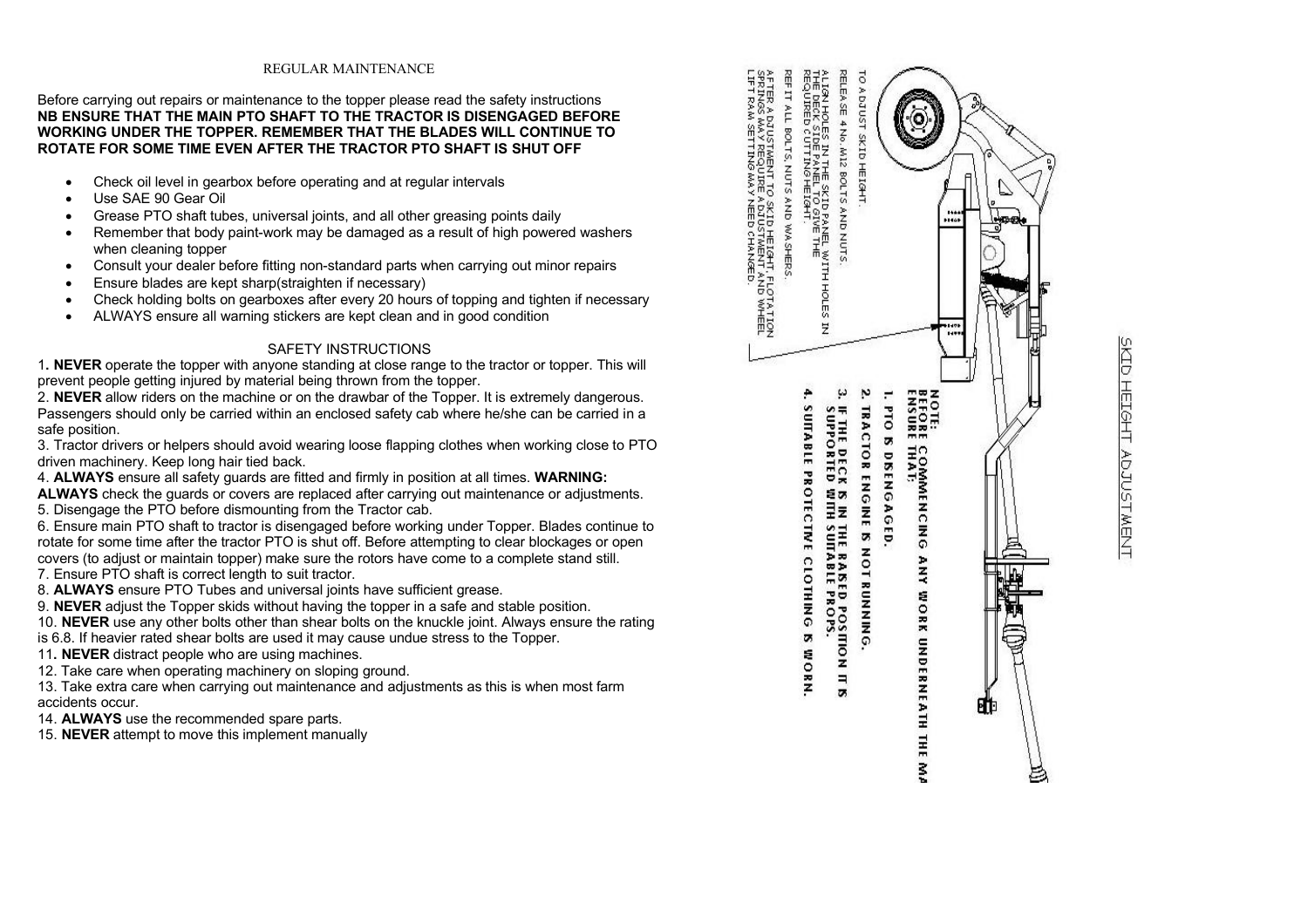

# **Hydralic safety**

- **Caution** the hydraulic system is under high pressure.
- Ensure that only high pressure hoses are used to connect supply to the hydraulic cylinder. Check hoses regularly and renew any that are damaged or worn.
- ◆ Before working on the hydraulics lower the machine, release the pressure from the system and stop tractor engine.
- When connecting hydraulic rams make sure that the hydraulic hoses are coupled correctly. Pressure should be released from the system both on the tractor and on the implement side prior to coupling the hoses to the tractor hydralics.
- **Caution** Hydraulic oil forced out under pressure can beak the skin and cause severe injury. In the event of a hydraulic oil leak stop the tractor flow immediately.
- **Do not put hands near a leaking pipe.**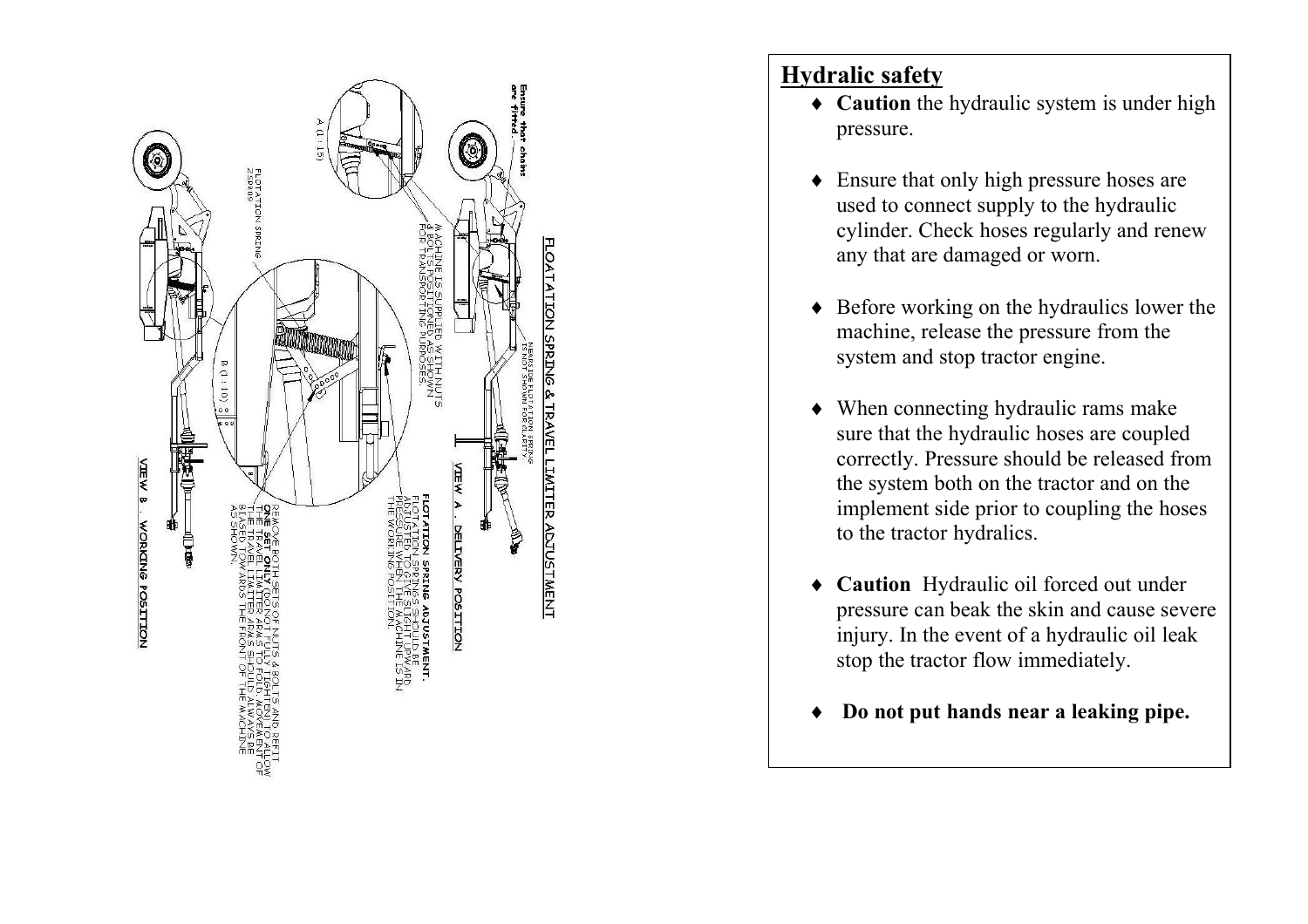



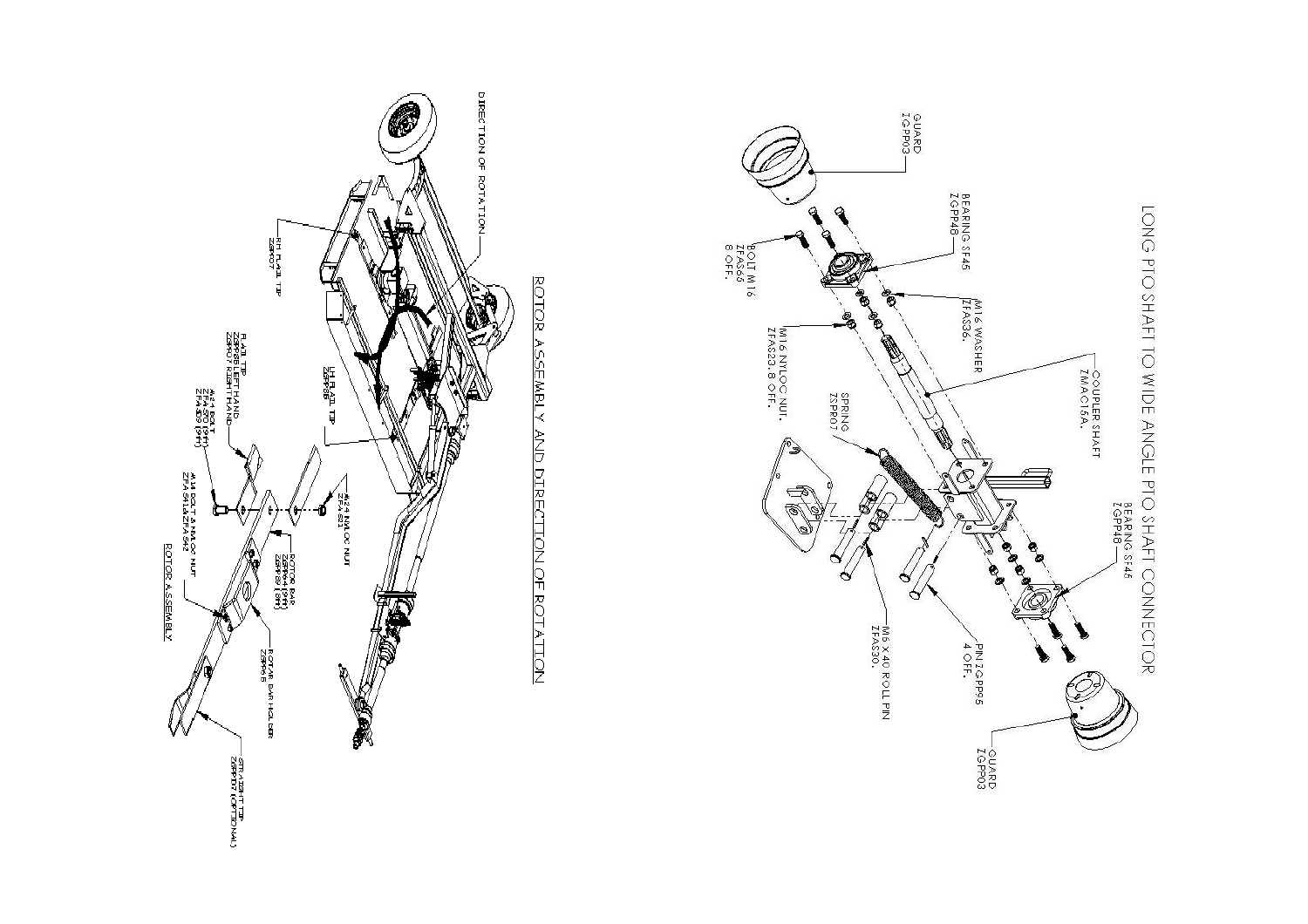

**1.5 PTO SHAFT LENGTH** 

The PTO shaft length may be altered to suit



# **ASSEMBLY INSTRUCTIONS**